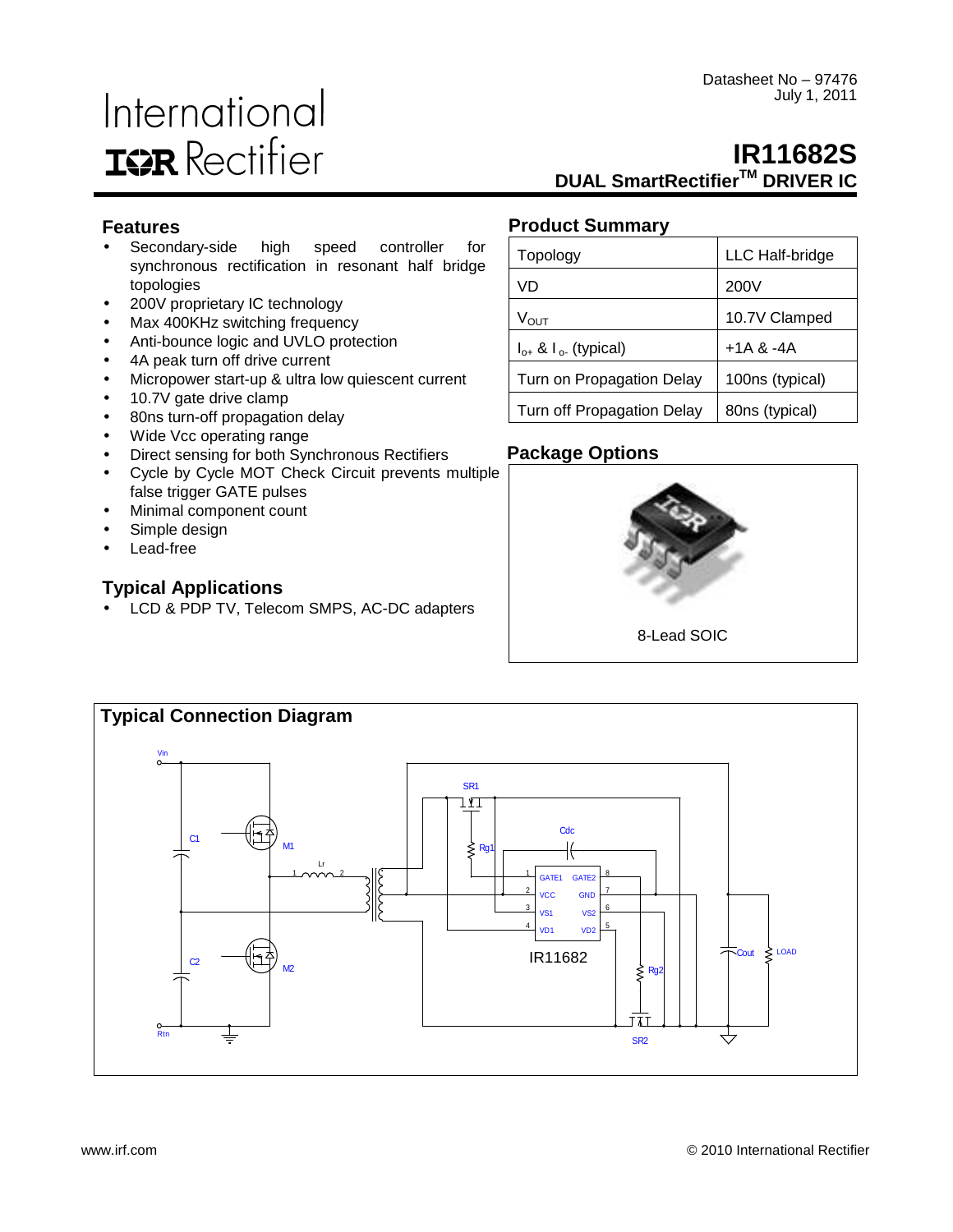# International<br>T<sup>2</sup>R Rectifier  $\overline{\phantom{a}}$

# **IR11682S**

| <b>Table of Contents</b>                       | Page |
|------------------------------------------------|------|
| Description                                    | 3    |
| <b>Qualification Information</b>               | 4    |
| Absolute Maximum Ratings                       | 5    |
| <b>Electrical Characteristics</b>              | 6    |
| <b>Functional Block Diagram</b>                | 8    |
| Input/Output Pin Equivalent Circuit Diagram    | 9    |
| <b>Lead Definitions</b>                        | 10   |
| <b>Lead Assignments</b>                        | 10   |
| Application Information and Additional Details | 12   |
| Package Details                                | 19   |
| <b>Tape and Reel Details</b>                   | 20   |
| Part Marking Information                       | 21   |
| Ordering Information                           | 22   |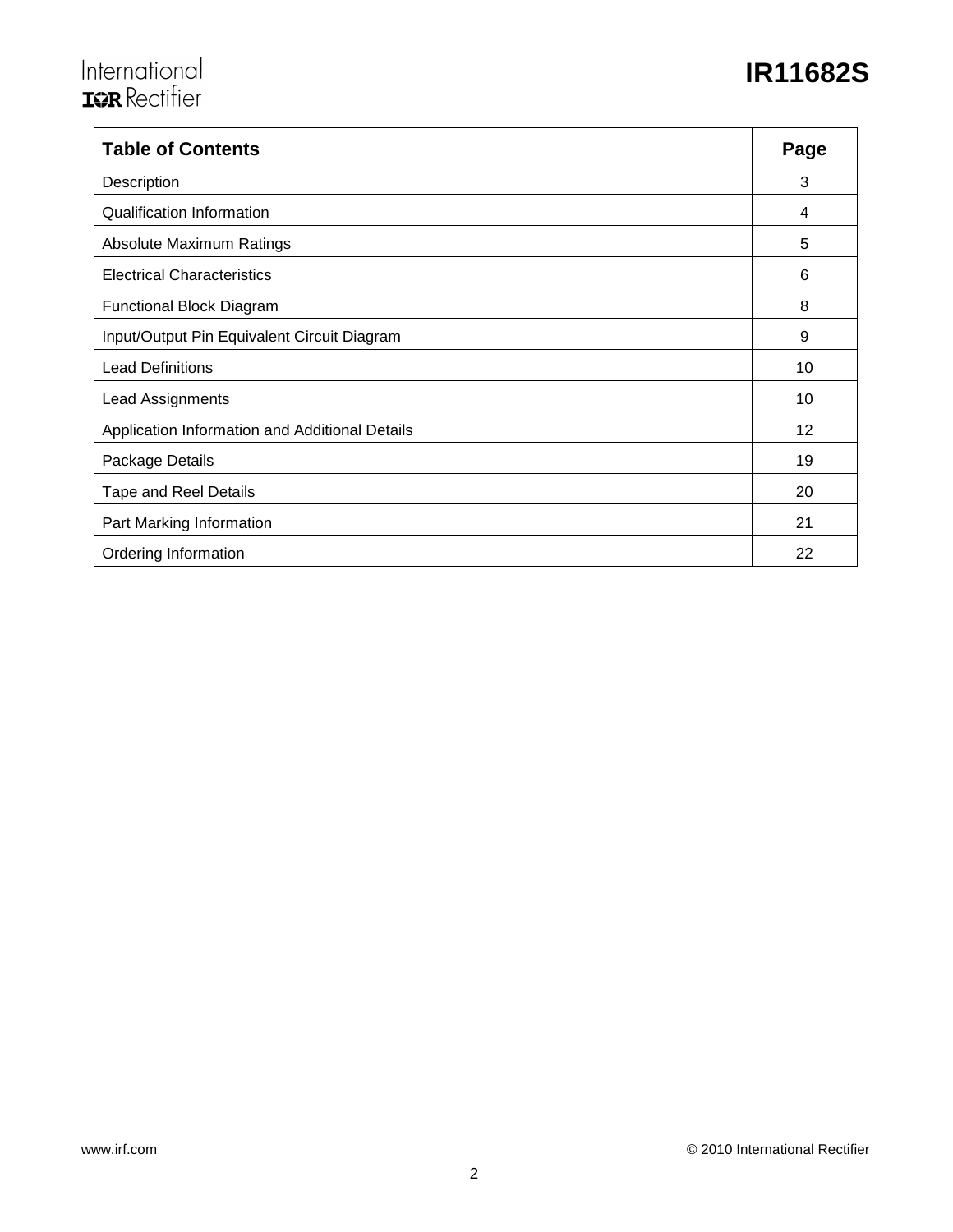

## International **IGR** Rectifier

## **Description**

IR11682 is a dual smart secondary-side rectifier driver IC designed to drive two N-Channel power MOSFETs used as synchronous rectifiers in resonant converter applications. The IC can control one or more paralleled N MOSFETs to emulate the behavior of Schottky diode rectifiers. The drain to source for each rectifier MOSFET voltage is sensed differentially to determine the level of the current and the power switch is turned ON and OFF in close proximity of the zero current transition. The anti shoot-through logic prevents both channels from turning on the power switches at the same time. The cycle-by-cycle MOT protection circuit can automatically detect no load condition and turn off gate driver output to avoid negative current flowing through the MOSFETs. Ruggedness and noise immunity are accomplished using an advanced blanking scheme and double-pulse suppression that allows reliable operation in fixed and variable frequency applications.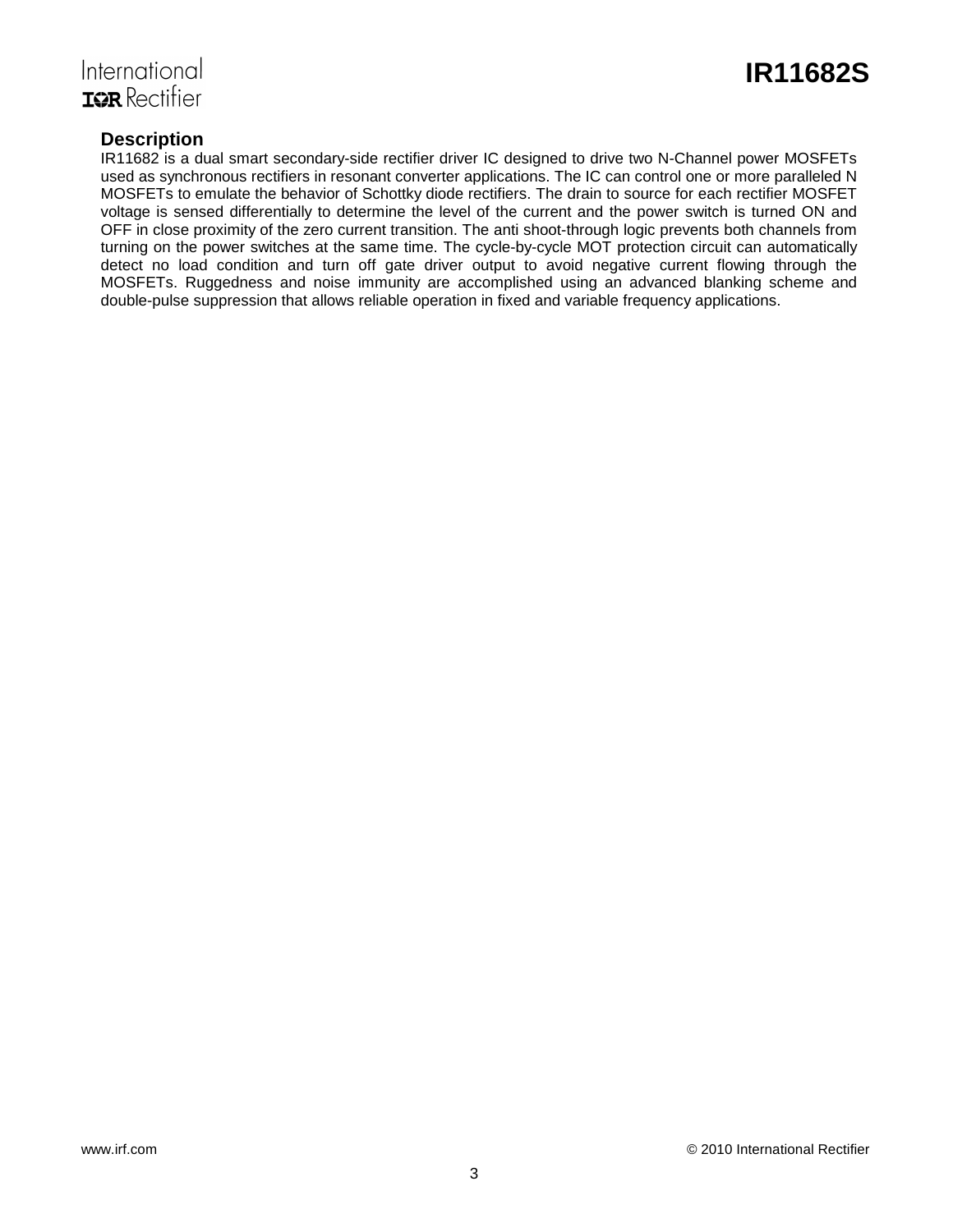## International **ISR** Rectifier

## **Qualification Information†**

|                                   |                  | Industrial <sup>TT</sup>                             |                                                                |  |  |  |
|-----------------------------------|------------------|------------------------------------------------------|----------------------------------------------------------------|--|--|--|
| <b>Qualification Level</b>        |                  |                                                      | Comments: This family of ICs has passed JEDEC's                |  |  |  |
|                                   |                  |                                                      | Industrial qualification. IR's Consumer qualification level is |  |  |  |
|                                   |                  | granted by extension of the higher Industrial level. |                                                                |  |  |  |
|                                   |                  | SOIC8N                                               | $MSL2^{\dagger\dagger\dagger}$ 260°C                           |  |  |  |
| <b>Moisture Sensitivity Level</b> |                  |                                                      | (per IPC/JEDEC J-STD-020)                                      |  |  |  |
|                                   | Machine Model    | Class B                                              |                                                                |  |  |  |
| <b>ESD</b>                        |                  | (per JEDEC standard JESD22-A115)                     |                                                                |  |  |  |
|                                   |                  | Class 2                                              |                                                                |  |  |  |
|                                   | Human Body Model | (per EIA/JEDEC standard EIA/JESD22-A114)             |                                                                |  |  |  |
| IC Latch-Up Test                  |                  | Class 1, Level A                                     |                                                                |  |  |  |
|                                   |                  | (per JESD78)                                         |                                                                |  |  |  |
| <b>RoHS Compliant</b>             |                  | Yes                                                  |                                                                |  |  |  |

† Qualification standards can be found at International Rectifier's web site http://www.irf.com/

†† Higher qualification ratings may be available should the user have such requirements. Please contact your International Rectifier sales representative for further information.

††† Higher MSL ratings may be available for the specific package types listed here. Please contact your International Rectifier sales representative for further information.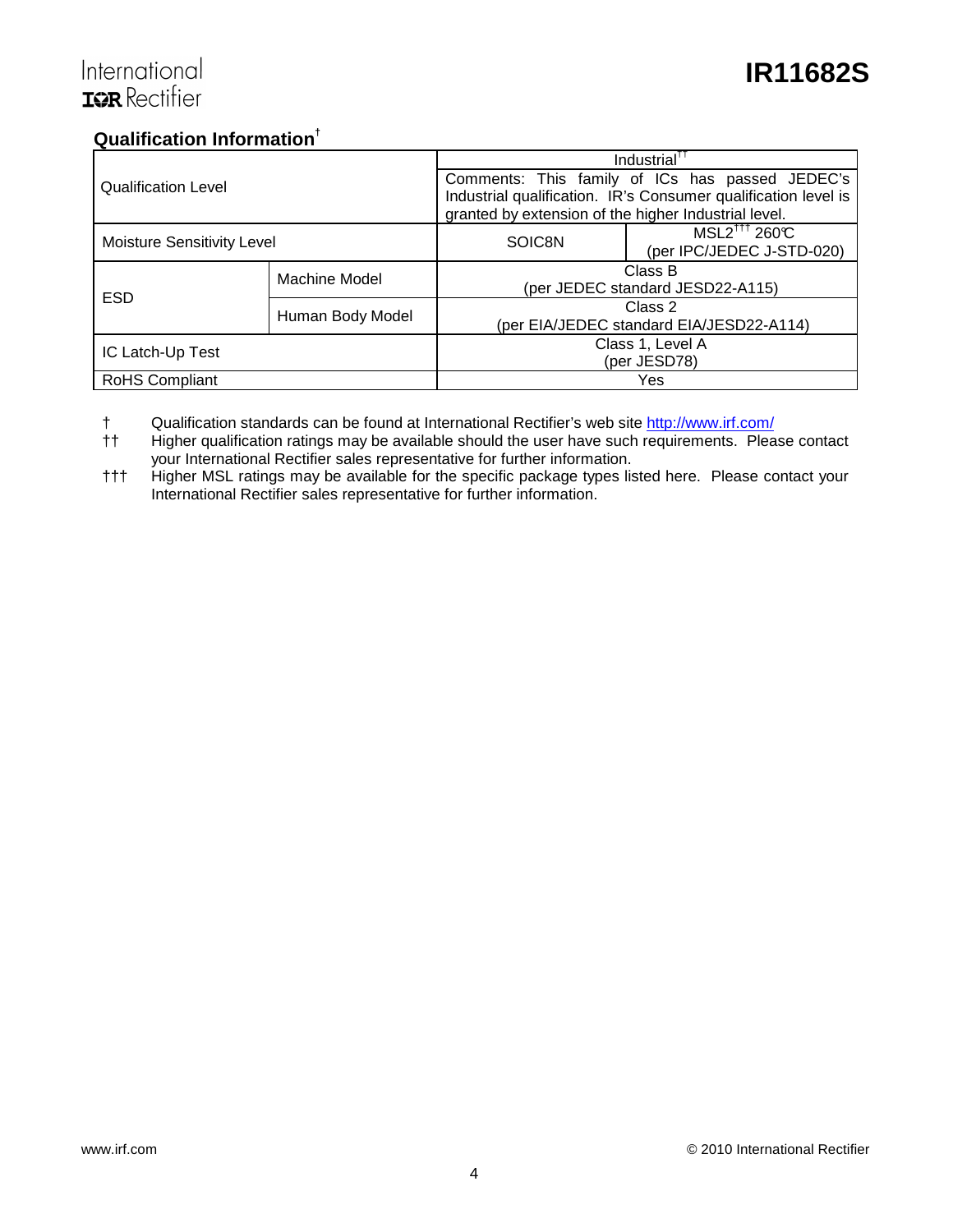## **Absolute Maximum Ratings**

Absolute maximum ratings indicate sustained limits beyond which damage to the device may occur. All voltage parameters are absolute voltages referenced to COM, all currents are defined positive into any lead. The thermal resistance and power dissipation ratings are measured under board mounted and still air conditions.

| <b>Parameters</b>                     | Symbol                       | Min.   | Max. | <b>Units</b> | <b>Remarks</b>                   |
|---------------------------------------|------------------------------|--------|------|--------------|----------------------------------|
| <b>Supply Voltage</b>                 | $\rm V_{CC}$                 | $-0.3$ | 20   |              |                                  |
| Cont. Drain Sense Voltage             | V <sub>D</sub>               | -1     | 200  | V            |                                  |
| Pulse Drain Sense Voltage             | V <sub>D</sub>               | -5     | 200  | V            |                                  |
| Source Sense Voltage                  | Vs                           | -3     | 20   |              |                                  |
| Gate Voltage                          | $\mathsf{V}_{\mathsf{GATE}}$ | $-0.3$ | 20   | V            | $V_{\text{cc}} = 20V$ , Gate off |
| <b>Operating Junction Temperature</b> |                              | $-40$  | 150  | C            |                                  |
| Storage Temperature                   | $\mathsf{T}_\mathsf{S}$      | -55    | 150  | C            |                                  |
| <b>Thermal Resistance</b>             | $R_{\theta$ JA               |        | 128  | C/W          | SOIC-8                           |
| Package Power Dissipation             | $P_D$                        |        | 970  | mW           | SOIC-8, $T_{AMB} = 25C$          |
| <b>Switching Frequency</b>            | fsw                          |        | 400  | kHz          |                                  |

#### **Recommended Operating Conditions**

For proper operation the device should be used within the recommended conditions.

| <b>Symbol</b>        | <b>Definition</b>          | Min.    | Max. | <b>Units</b> |
|----------------------|----------------------------|---------|------|--------------|
| $V_{\rm CC}$         | Supply voltage             | 8.6     | 18   |              |
| $V_{D1}$<br>$v_{D2}$ | Drain Sense Voltage        | -3      | 200  |              |
|                      | Junction Temperature       | -25     | 125  | $\sim$       |
| Fsw                  | <b>Switching Frequency</b> | $- - -$ | 400  | kHz          |

†  $V_{D1}$  V<sub>D2</sub> -3V negative spike width ≤100ns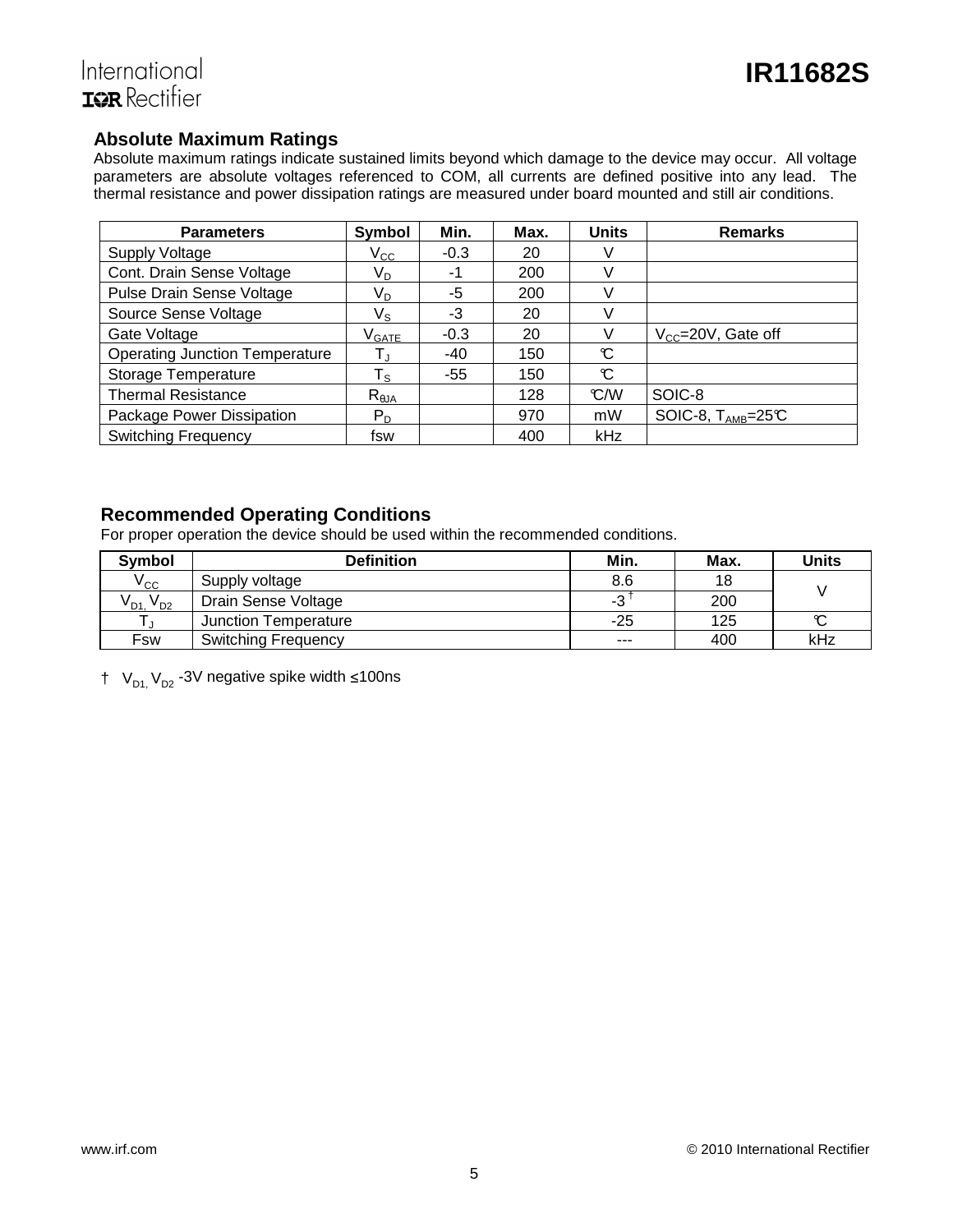## **Electrical Characteristics**

VCC=15V and T<sub>A</sub> = 25°C unless otherwise specified. The output volt age and current (V<sub>O</sub> and I<sub>O</sub>) parameters are referenced to GND (pin7).

#### **Supply Section**

| <b>Parameters</b>                      | Symbol               | Min. | Typ. | Max. | <b>Units</b> | <b>Remarks</b>                                      |
|----------------------------------------|----------------------|------|------|------|--------------|-----------------------------------------------------|
| Supply Voltage Operating               |                      |      |      |      |              |                                                     |
| Range                                  | $V_{\rm CC}$         | 8.6  |      | 18   | V            | <b>IGBD</b>                                         |
| V <sub>CC</sub> Turn On Threshold      | $V_{CC ON}$          | 7.5  | 8.1  | 8.5  | V            |                                                     |
| $V_{\text{cc}}$ Turn Off Threshold     |                      | 7    | 7.6  | 8    | ٧            |                                                     |
| (Under Voltage Lock Out)               | $V_{\rm CC}$ UVLO    |      |      |      |              |                                                     |
| V <sub>CC</sub> Turn On/Off Hysteresis | $V_{\text{CC HYST}}$ |      | 0.5  |      | $\vee$       |                                                     |
|                                        |                      |      | 14   | 18   | mA           | $ C_{\text{LOAD}} $ = 1nF, f <sub>SW</sub> = 400kHz |
| <b>Operating Current</b>               | $_{\rm{lcc}}$        |      | 48   | 60   | mA           | $C_{\text{LOAD}}$ =4.7nF, $f_{SW}$ = 400kHz         |
| Quiescent Current                      | $I_{\text{QCC}}$     |      | 2.6  | 4.3  | mA           |                                                     |
| Start-up Current                       | <b>ICC START</b>     |      |      | 140  | μA           | $V_{CC} = V_{CC ON} - 0.1V$                         |

#### **Comparator Section**

| <b>Parameters</b>       | Symbol                         | Min.   | ⊤ур.   | Max. | Units | <b>Remarks</b> |
|-------------------------|--------------------------------|--------|--------|------|-------|----------------|
| Turn-off Threshold      | $\mathsf{V}_{\mathsf{TH1}}$    | $-12$  | -6     |      | mV    |                |
| Turn-on Threshold       | $\rm V_{TH2}$                  | $-220$ | $-140$ | -80  | mV    |                |
| <b>Hysteresis</b>       | V <sub>HYST</sub>              |        | 141    |      | mV    |                |
| Input Bias Current      | <b>IBIAS1</b>                  |        |        | 10   | uA    | $V_D = -50$ mV |
| Input Bias Current      | <b>IBIAS2</b>                  |        | 10     | 50   | uA    | $V_D = 200V$   |
| Comparator Input Offset | $\mathsf{V}_{\mathsf{OFFSET}}$ |        |        | 2    | mV    | <b>GBD</b>     |

#### **One-Shot Section**

| <b>Parameters</b>       | <b>Symbol</b> | Min. | Typ. | Max. | Units | <b>Remarks</b>             |
|-------------------------|---------------|------|------|------|-------|----------------------------|
| Blanking pulse duration | <b>IBLANK</b> |      |      | 25   | μs    |                            |
| <b>Reset Threshold</b>  | V тнз         |      | 2.5  |      |       | $N_{\text{CC}}$ =10V – GBD |
|                         |               |      | 5.4  |      |       | $V_{CC}$ =20V – GBD        |
| <b>Hysteresis</b>       | V HYST3       |      | 40   |      | mV    | $V_{\text{cc}}$ =10V – GBD |

#### **Minimum On Time Section**

| <b>Parameters</b>     | Svmbol | Min. | Vp. | <b>Max</b> | Units | Remarks |
|-----------------------|--------|------|-----|------------|-------|---------|
| Minimum<br>time<br>on | Onmin  | 600  | 850 | 100        | ns    |         |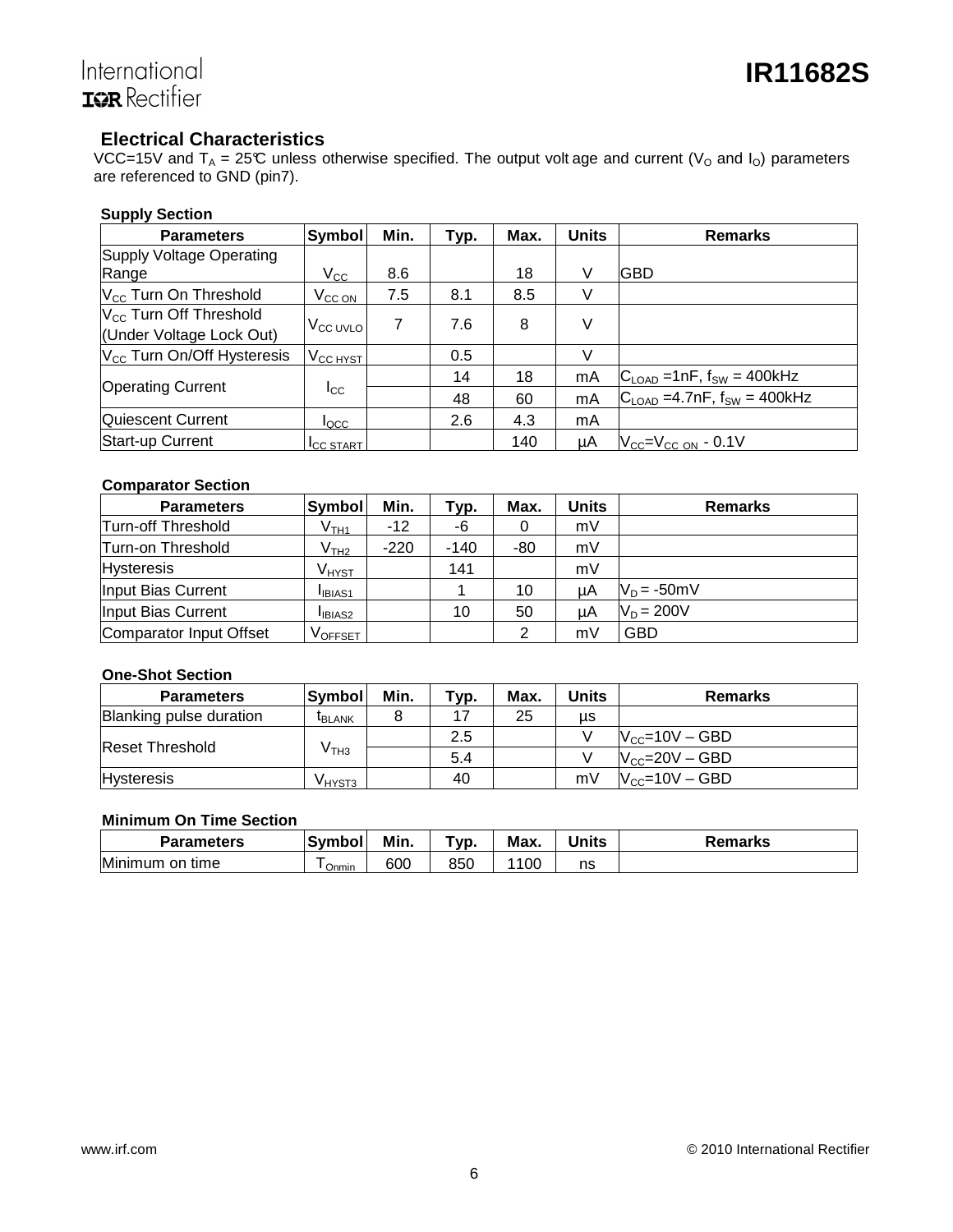# International<br>**IQR** Rectifier

## **Electrical Characteristics**

VCC=15V and T<sub>A</sub> = 25°C unless otherwise specified. The output volt age and current (V<sub>O</sub> and I<sub>O</sub>) parameters are referenced to GND (pin7).

#### **Gate Driver Section**

| <b>Parameters</b>          | <b>Symbol</b>                | Min. | Typ. | Max. | <b>Units</b> | <b>Remarks</b>                                |
|----------------------------|------------------------------|------|------|------|--------------|-----------------------------------------------|
| <b>Gate Low Voltage</b>    | $V_{\scriptstyle\text{GLO}}$ |      | 0.3  | 0.5  | V            | $I_{GATE} = 200mA$                            |
| Gate High Voltage          | $V_{\mathsf{GTH}}$           | 8.5  | 10.7 | 13.5 | V            | $V_{\text{CC}}$ =12V-18V (internally clamped) |
| <b>Rise Time</b>           | t <sub>r1</sub>              |      | 10   |      | ns           | $C_{\text{LOAD}} = 1nF$                       |
|                            | $\mathsf{t}_{\mathsf{r}2}$   |      | 80   |      | ns           | $C_{\text{LOAD}} = 4.7$ nF                    |
| <b>Fall Time</b>           | t <sub>f1</sub>              |      | 5    |      | ns           | $C_{\text{LOAD}} = 1nF$                       |
|                            | $t_{f2}$                     |      | 25   |      | ns           | $C_{\text{LOAD}} = 4.7$ nF                    |
| Turn on Propagation Delay  | $t_{Don}$                    |      | 100  | 200  | ns           | $V_{DS}$ to $V_{GATE}$ -100mV overdrive       |
| Turn off Propagation Delay | $t_{\text{Doff}}$            |      | 80   | 120  | ns           | $V_{DS}$ to $V_{GATE}$ -100mV overdrive       |
| Pull up Resistance         | $r_{\text{up}}$              |      | 5    |      | Ω            | $I_{GATE} = 15mA - GBD$                       |
| Pull down Resistance       | r <sub>down</sub>            |      | 1.2  |      | Ω            | $I_{GATE} = -200mA - GBD$                     |
| Output Peak Current        |                              |      |      |      |              |                                               |
| (source)                   | l <sub>O</sub> source        |      |      |      | A            | $C_{\text{LOAD}} = 1nF - GBD$                 |
| Output Peak Current (sink) | $I_{\text{O sink}}$          |      | 4    |      | A            | $C_{\text{LOAD}} = 1nF - GBD$                 |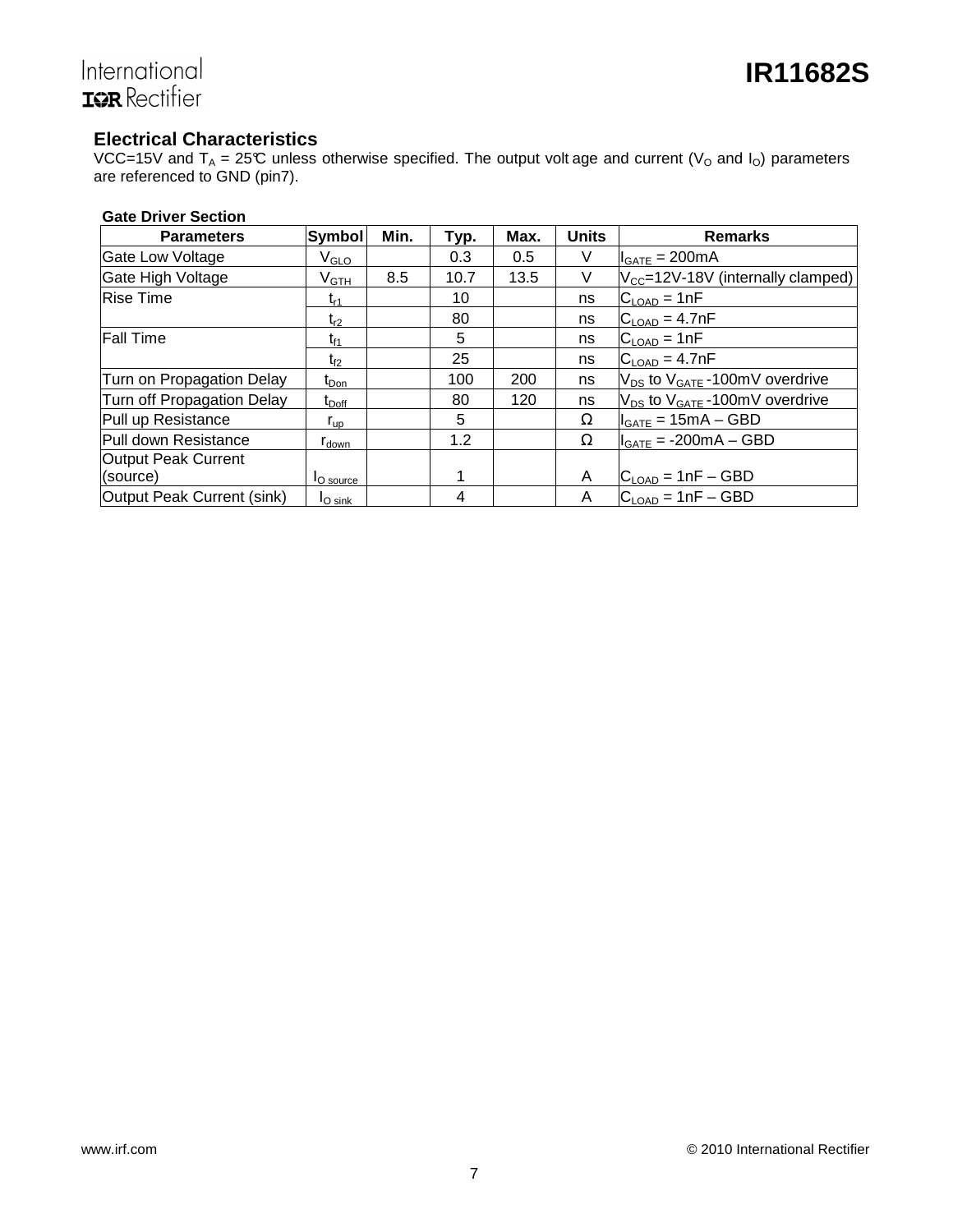# International<br>**IGR** Rectifier

## **Functional Block Diagram**

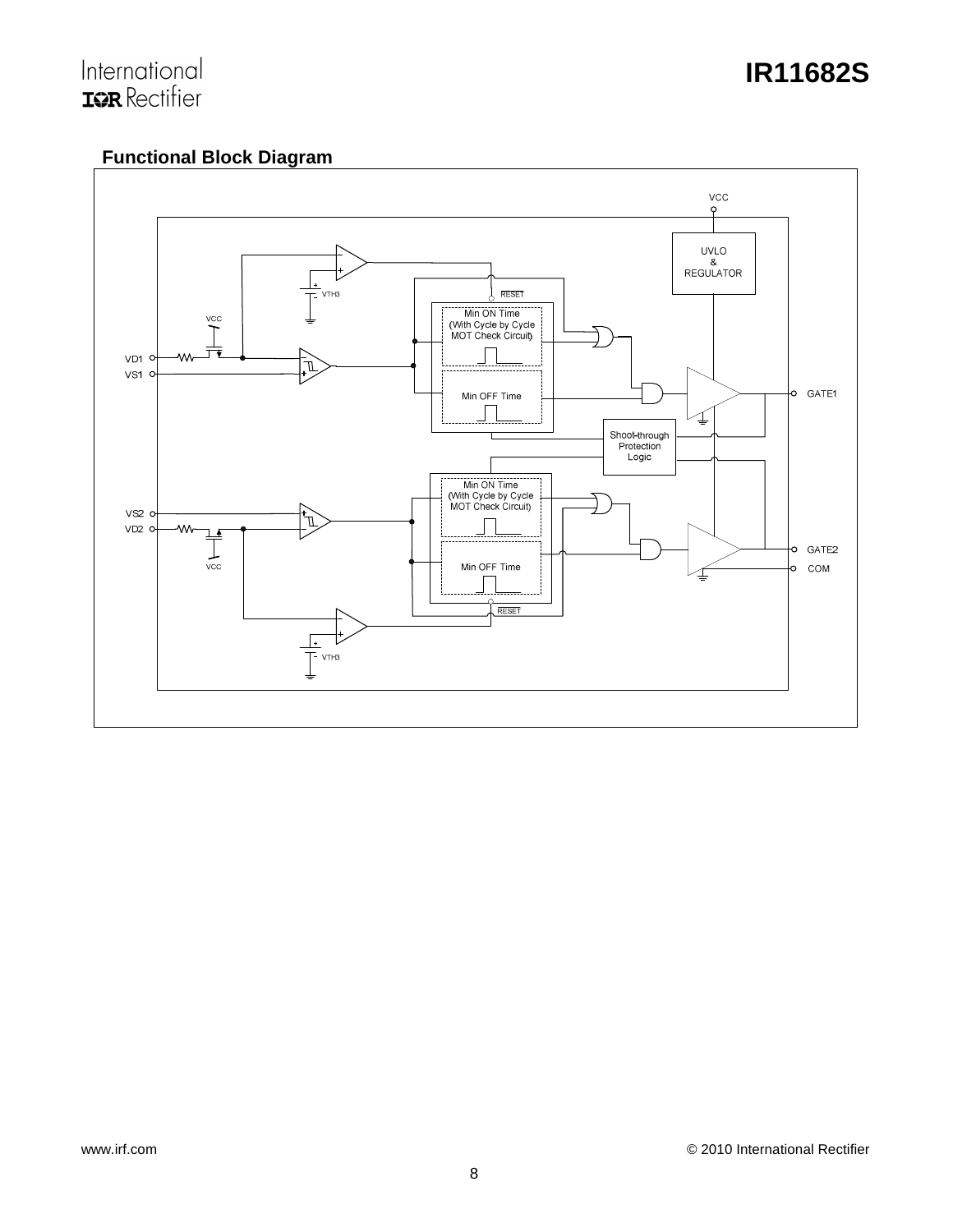## **IR11682S**

## **I/O Pin Equivalent Circuit Diagram**

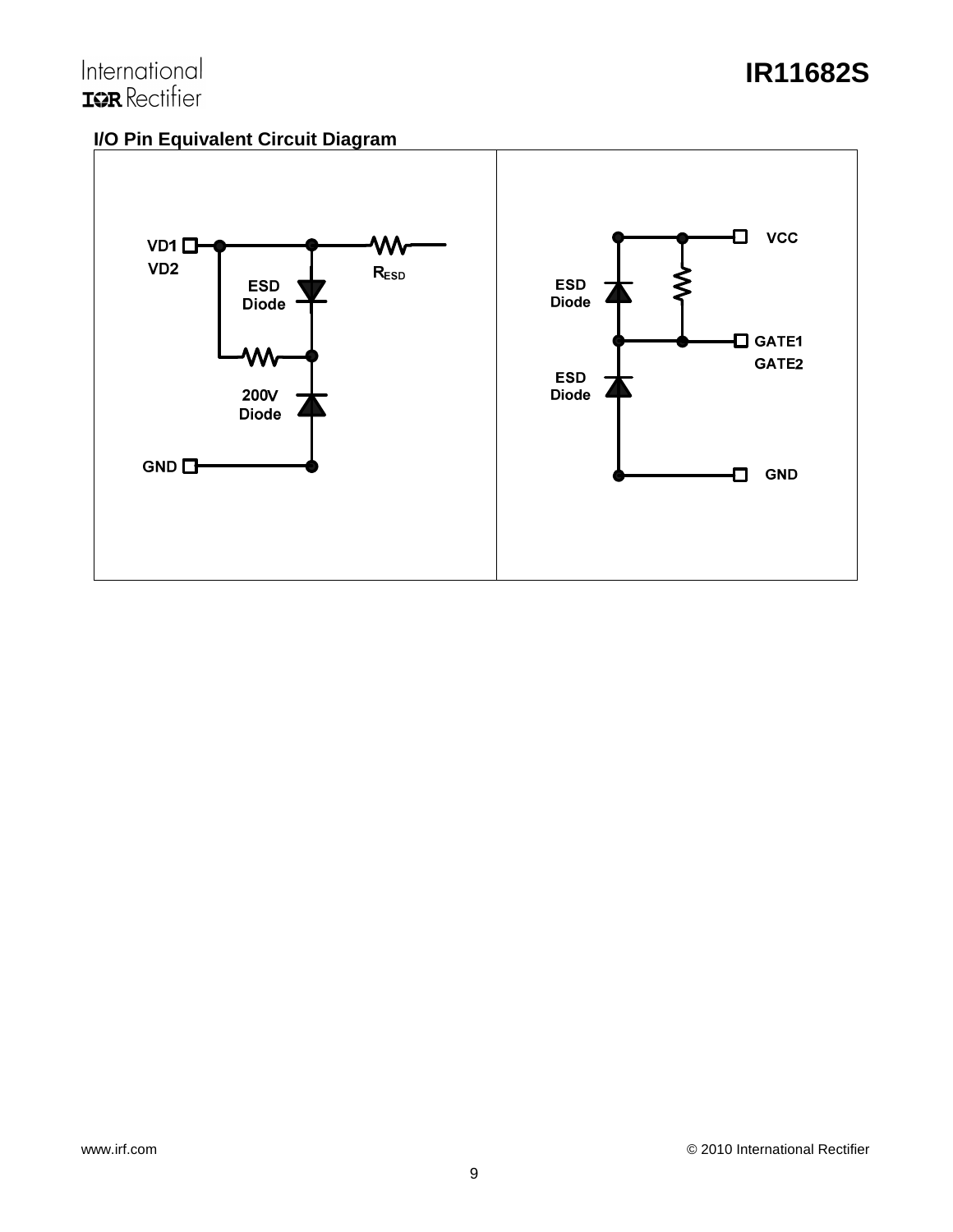## **Lead Definitions**

| PIN# | Symbol           | Description                     |
|------|------------------|---------------------------------|
|      | GATE1            | <b>Gate Drive Output 1</b>      |
|      | <b>VCC</b>       | <b>Supply Voltage</b>           |
| 3    | VS <sub>1</sub>  | Sync FET 1 Source Voltage Sense |
|      | V <sub>D</sub> 1 | Sync FET 1 Drain Voltage Sense  |
| 5    | V <sub>D</sub> 2 | Sync FET 2 Drain Voltage Sense  |
| 6    | VS <sub>2</sub>  | Sync FET 2 Source Voltage Sense |
|      | <b>GND</b>       | Analog and Power Ground         |
| 8    | GATE2            | <b>Gate Drive Output 2</b>      |

## **Lead Assignments**

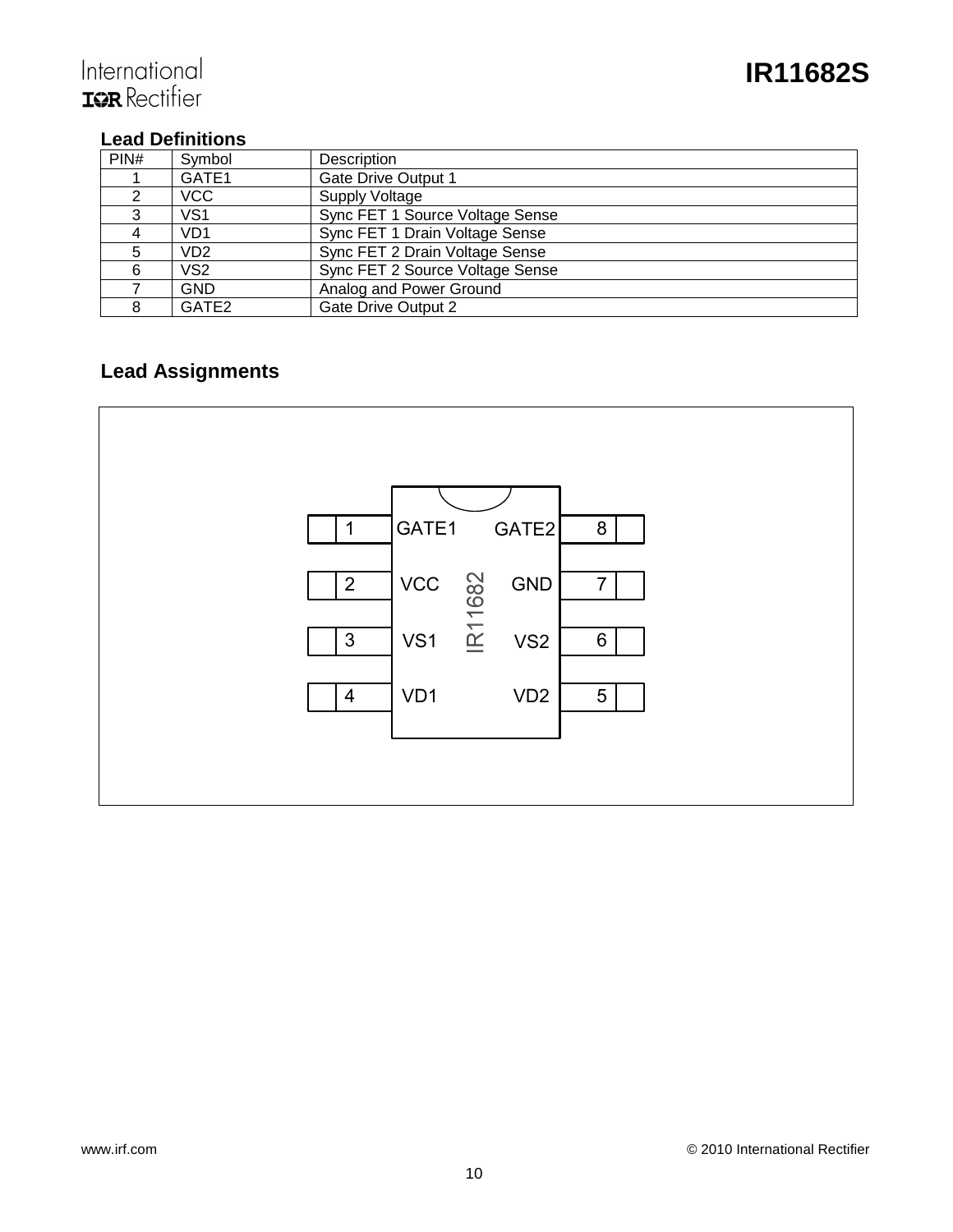## **Detailed Pin Description**

#### **VCC: Power Supply**

This is the supply voltage pin of the IC and it is monitored by the under voltage lockout circuit. It is possible to turn off the IC by pulling this pin below the minimum turn off threshold voltage, without damage to the IC. To prevent noise problems, a bypass ceramic capacitor connected to Vcc and COM should be placed as close as possible to the IR11682. This pin is not internally clamped.

#### **GND: Ground**

This is ground potential pin of the integrated control circuit. The internal devices and gate driver are referenced to this point.

#### **VD1 and VD2: Drain Voltage Sense**

These are the two high-voltage pins used to sense the drain voltage of the two SR power MOSFETs. Routing between the drain of the MOSFET and the IC pin must be particularly optimized.

Additional RC filter in not necessary but could be added to VD1 and VD2 pins to increase noise immunity. For applications which VD voltage exceeds 100V, a 1Kohm to 2Kohm VD resistor is recommended to be added between the drain of SR MOSFET and VD pin. The VD resistor helps to limit the switching loss of VD pins.

#### **VS1 and VS2: Source Voltage Sense**

These are the two differential sense pins for the two source pins of the two SR power MOSFETs. This pin must not be connected directly to the GND pin (pin 7) but must be used to create a Kelvin contact as close as possible to the power MOSFET source pin.

#### **GATE1 and GATE2: Gate Drive Outputs**

These are the two gate drive outputs of the IC. The gate voltage is internally clamped and has a +1A/-4A peak drive capability. Although this pin can be directly connected to the synchronous rectifier (SR) MOSFET gate, the use of gate resistor is recommended (specifically when putting multiple MOSFETs in parallel). Care must be taken in order to keep the gate loop as short and as small as possible in order to achieve optimal switching performance.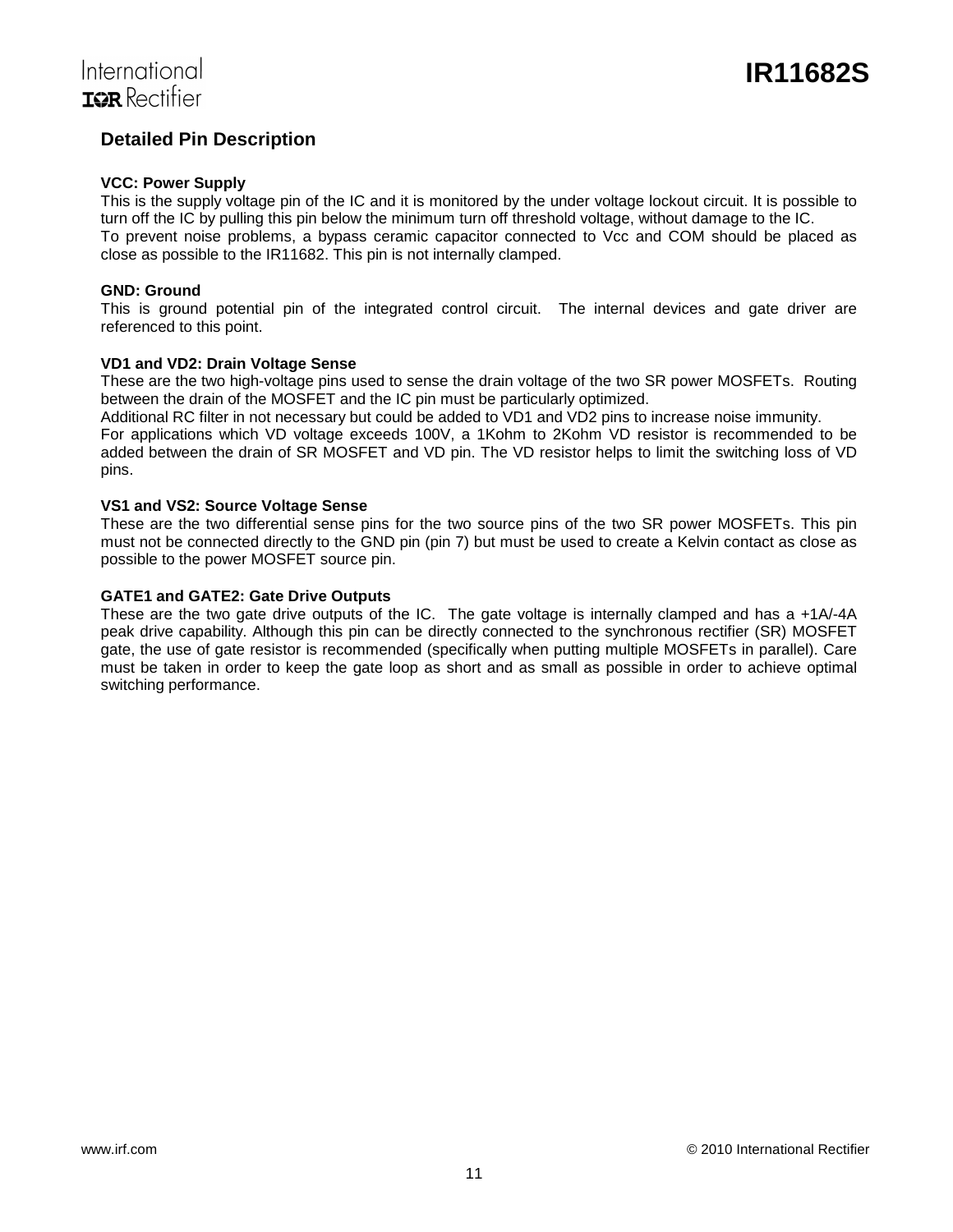## International TOR Rectifier

## **Application Information and Additional Details**

#### **State Diagram**



#### **UVLO Mode:**

The IC is in the UVLO mode when the VCC pin voltage is below VCCUVLO. The UVLO mode is accessible from any other state of operation. In the UVLO state, most of the internal circuitry is unbiased and the IC draws a quiescent current of ICCSTART.

The IC remains in the UVLO condition until the voltage on the VCC pin exceeds the VCC turn on threshold voltage, VCC ON.

#### **Normal Mode:**

Once Vcc exceeds the UVLO voltage, the IC is ready to go into Normal mode. The GATE outputs are activated when the VDS sensed on the MOSFET crosses VTH3. This function will prevent the GATE to turnon towards the end of a switching cycle and prevent reverse current in MOT time. In Normal mode the gate drivers are operating and the IC will draw a maximum of ICC from the supply voltage source.

#### **MOT Protection Mode**

If the secondary current conduction time is shorter than the MOT (Minimum On Time) time, the next driver output is disabled. This function can avoid reverse current that occurs when the system works at very light/no load conditions and reduce system standby power consumption by disabling GATE outputs. The IC automatically goes back to normal operation mode once the load increases to a level and the secondary current conduction time is longer than MOT.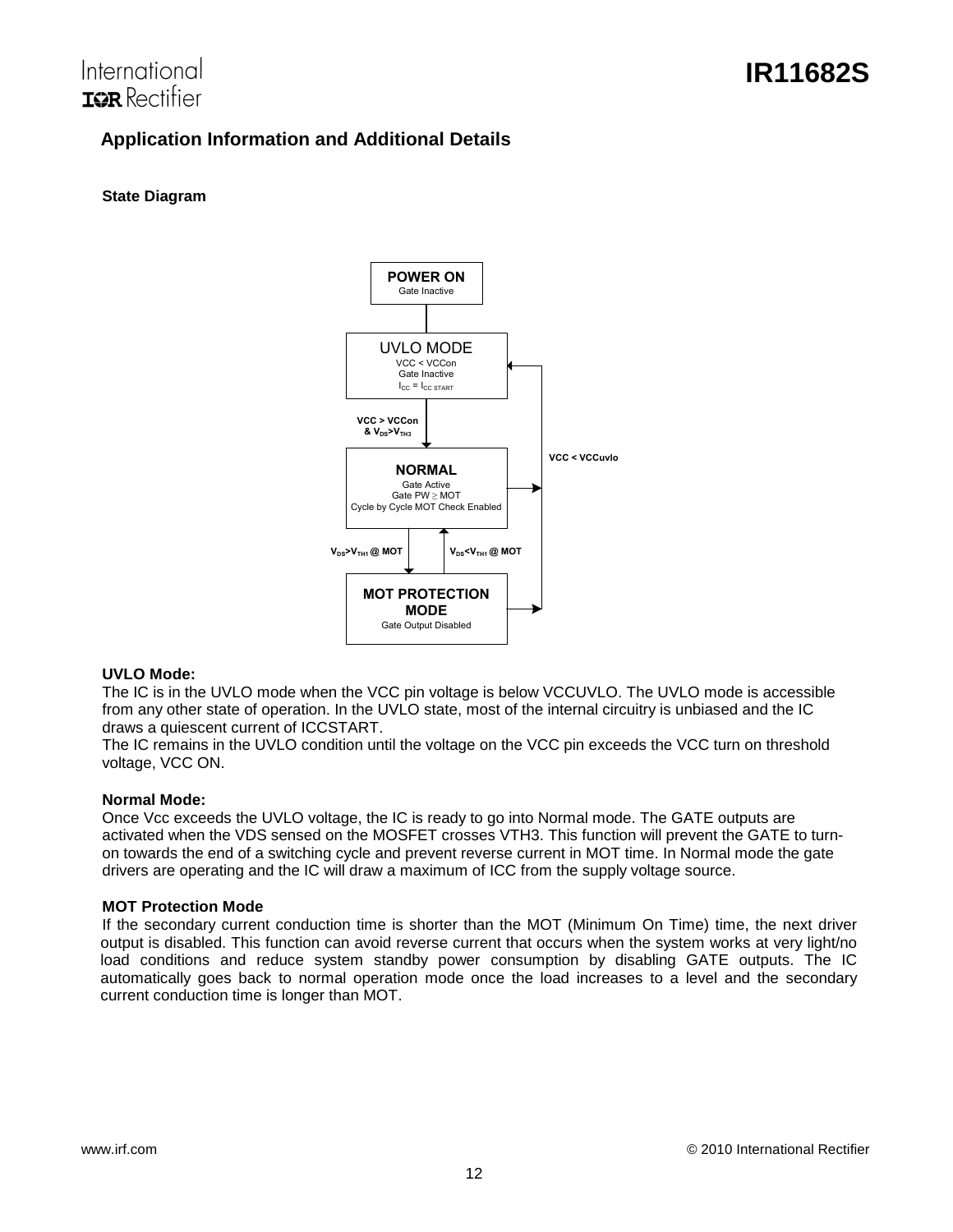### **General Description**

The IR11682 Dual Smart Rectifier controller IC is the industry first dedicated high-voltage controller IC for synchronous rectification in resonant converter applications. The IC can emulate the operation of the two secondary rectifier diodes by correctly driving the synchronous rectifier (SR) MOSFETs in the two secondary legs.

The core of this device are two high-voltage, high speed comparators which sense the drain to source voltage of the MOSFETs differentially. The device current is sensed using the  $R_{DSON}$  as a shunt resistance and the GATE pin of the MOSFET is driven accordingly. Dedicated internal logic then manages to turn the power device on and off in close proximity of the zero current transition.

IR11682 further simplifies synchronous rectifier control by offering the following power management features:

-Wide VCC operating range allows the IC to be directly powered from the converter output -Shoot through protection logic that prevents both the GATE outputs from the IC to be high at the same time -Device turn ON and OFF in close proximity of the zero current transition with low turn-on and turn-off propagation delays; eliminates reactive power flow between the output capacitors and power transformer -Internally clamped gate driver outputs that significantly reduce gate losses.

The SmartRectifier™ control technique is based on sensing the voltage across the MOSFET and comparing it with two negative thresholds to determine the turn on and off transitions for the device. The rectifier current is sensed by the input comparators using the power MOSFET  $R_{DSON}$  as a shunt resistance and its GATE is driven depending on the level of the sensed voltage vs. the 3 thresholds shown below.



**Figure 1: Input comparator thresholds**

#### **Turn-on phase**

When the conduction phase of the SR FET is initiated, current will start flowing through its body diode, generating a negative  $V_{DS}$  voltage across it. The body diode has generally a much higher voltage drop than the one caused by the MOSFET on resistance and therefore will trigger the turn-on threshold  $V<sub>TH2</sub>$ .

When  $V<sub>TH2</sub>$  is triggered, IR11682 will drive the gate of MOSFET on which will in turn cause the conduction voltage VDS to drop down to  $I_D*R_{DSON}$ . This drop is usually accompanied by some amount of ringing, that could trigger the input comparator to turn off; hence, a fixed Minimum On Time (MOT) blanking period is used that will maintain the power MOSFET on for a minimum amount of time.

The fixed MOT limits the minimum conduction time of the secondary rectifiers and hence, the maximum switching frequency of the converter.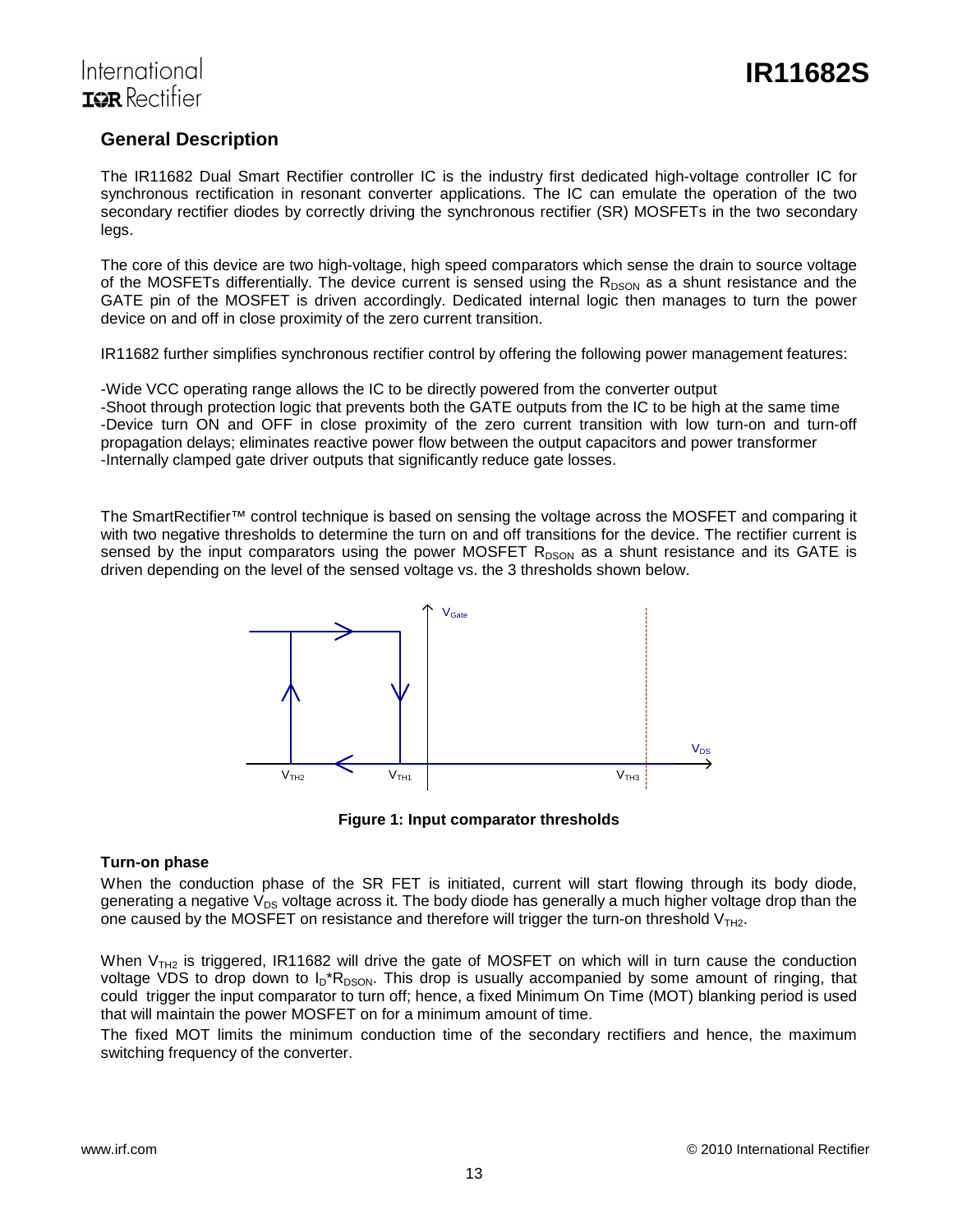

## International TOR Rectifier

#### **Turn-off phase**

Once the SR MOSFET has been turned on, it will remain on until the rectified current will decay to the level where  $V_{DS}$  will cross the turn-off threshold  $V_{TH1}$ .

Since the device currents are sinusoidal here, the device VDS will cross the  $V<sub>TH1</sub>$  threshold with a relatively low dV/dt. Once the threshold is crossed, the current will start flowing again through the body diode, causing the VDS voltage to jump negative. Depending on the amount of residual current, VDS may once again trigger the turn-on threshold; hence, VTH2 is blanked for a time duration  $t_{BLANK}$  after VTH1 is triggered. When the device VDS crosses the positive reset threshold VTH3,  $t_{BLANK}$  is terminated and the IC is ready for next conduction cycle as shown below.



**Figure 2: Secondary currents and voltages** 

#### **MOT protection**

At very light load or no load condition, the current in SR FET will become discontinuous and could be shorter than MOT time in some system. If this happens, the SR FET current will flow from drain to source at the end of MOT. The reverse current discharges output capacitor; stores the energy in transformer and causes resonant on VDS voltage once the SR FET turns off. The resonant could turn on the gate of IR11682, caused more reverse current and thus subsequent multi false triggering as shown below in Figure 3.



**Figure 3: Waveform without MOT protection** 

The cycle-by-cycle MOT protection circuit can detect the reverse current situation and disable the next output gate pulse to avoid this issue. The internal comparator and MOT pulse generator still work under the protection mode. So the circuit can continuously monitor the load current and come back to normal working mode once the load current conduction time increased to longer than MOT. This circuit helps to reduce standby power losses. It also can prevent voltage spike that caused by false triggering at light load.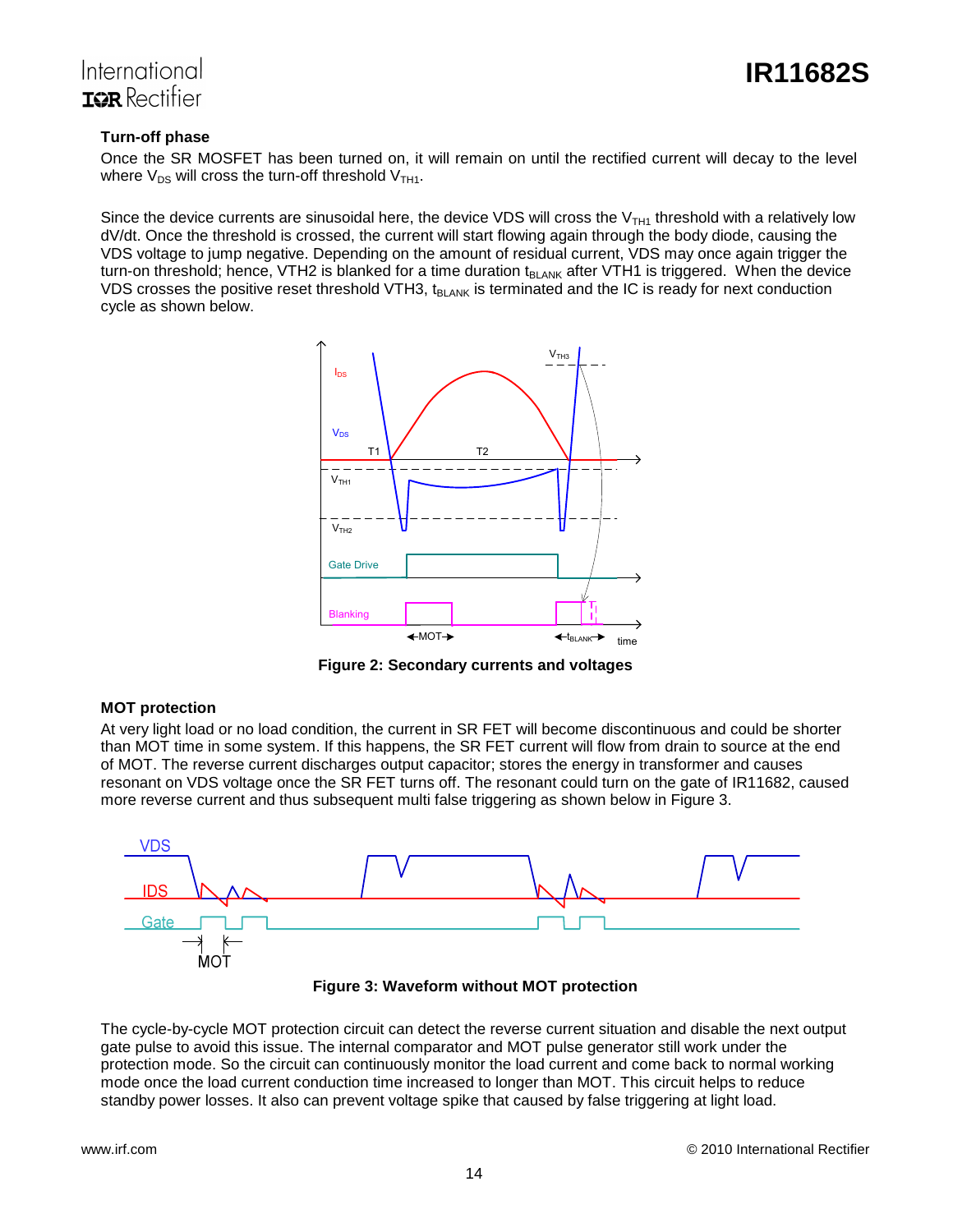

**Figure 4: Waveform under MOT protection mode** 

## **General Timing Waveform**



**Figure 6: Timing waveform**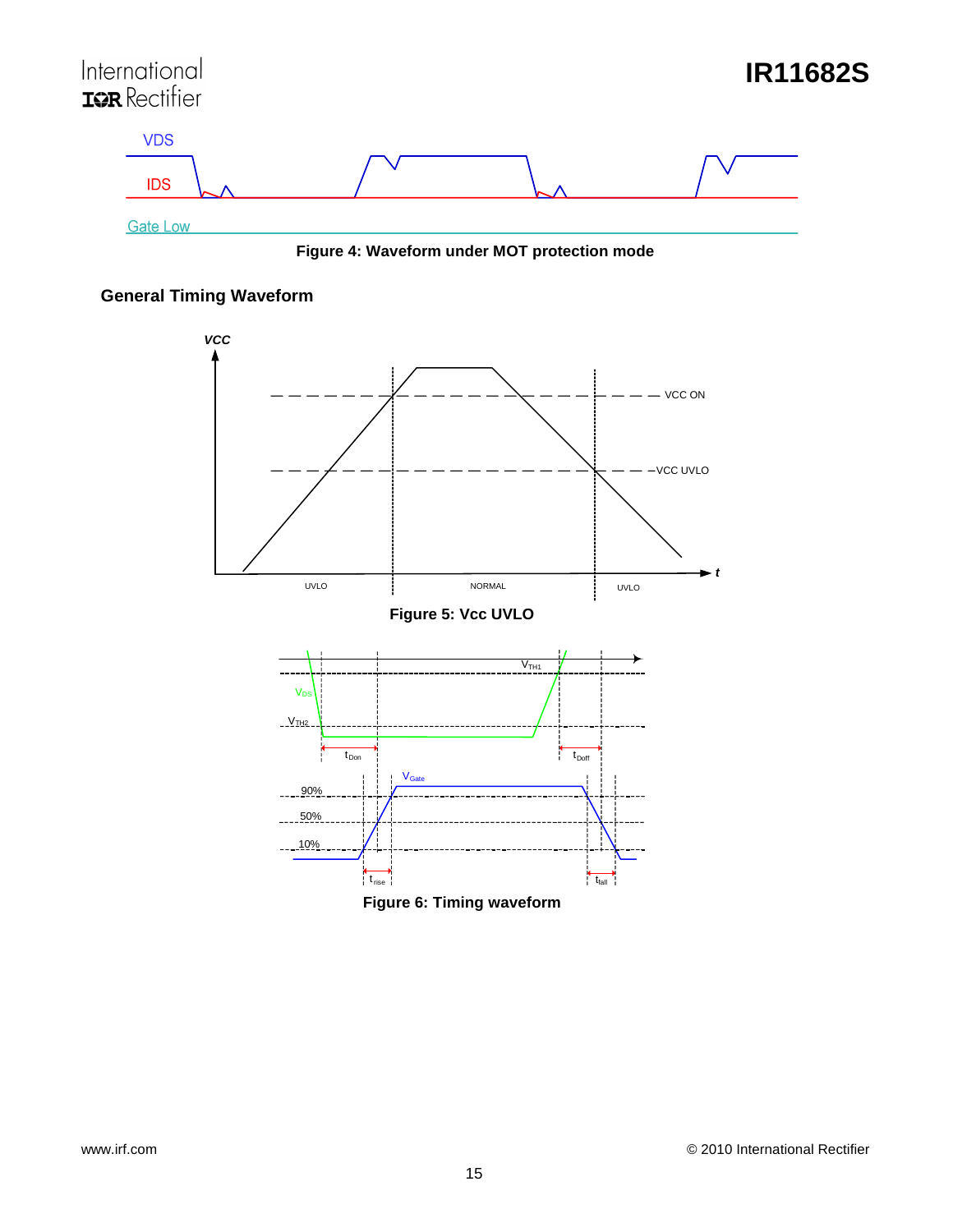## International **ISR** Rectifier

# **IR11682S**



**Figure 7: Supply Current vs. Supply Voltage** 



**Figure 8: Undervoltage Lockout vs. Temperature**



**Figure 9: Icc Quiescent Currrent vs. Temperature**



**Figure 10: Icc Supply Currrent @1nF Load vs. Temperature**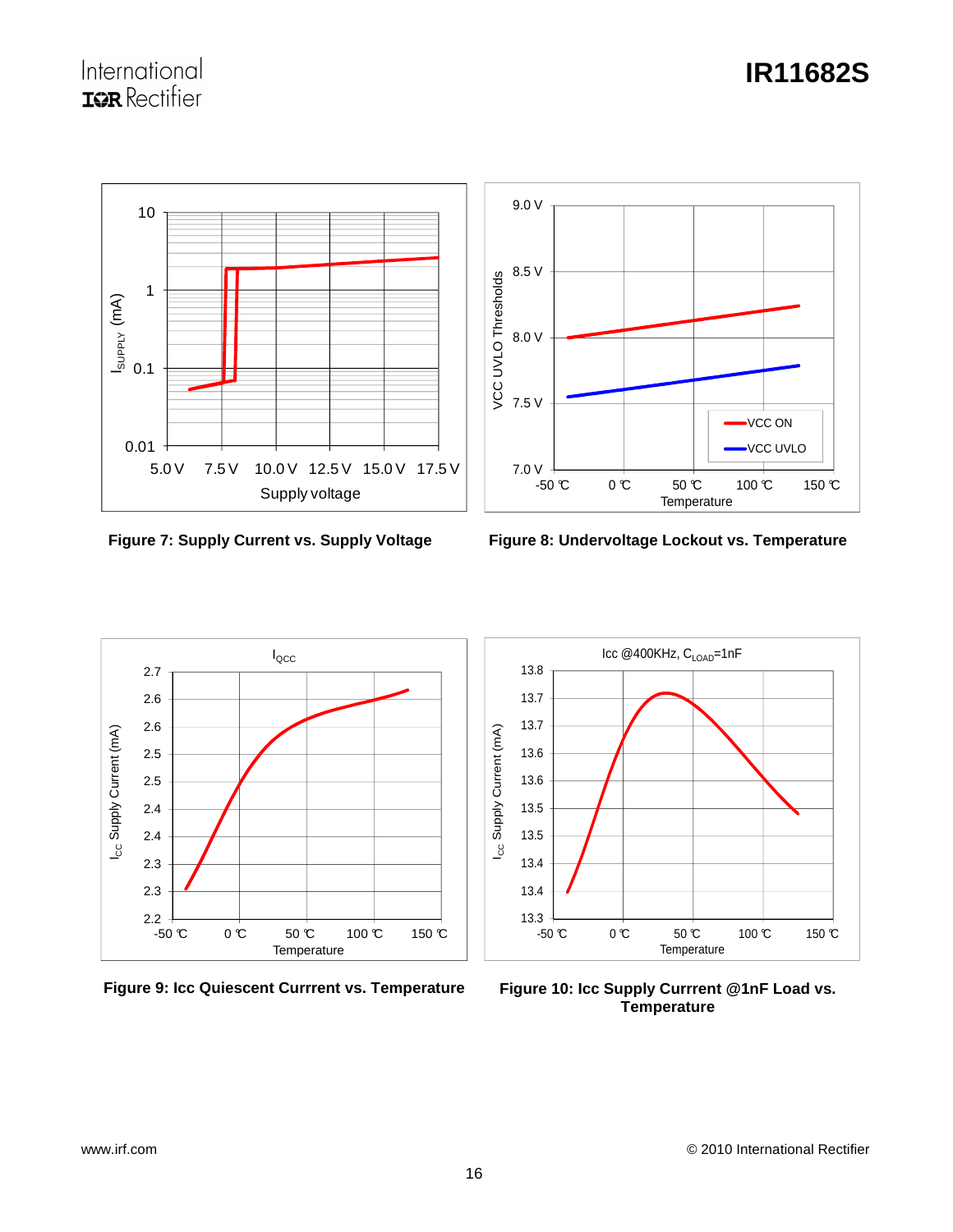# **IR11682S**



**Figure 11: V<sub>TH1</sub> vs. Temperature** 



**Figure 12: V<sub>TH2</sub> vs. Temperature** 



**Figure 13: Comparator Hysteresis vs. Temperature**

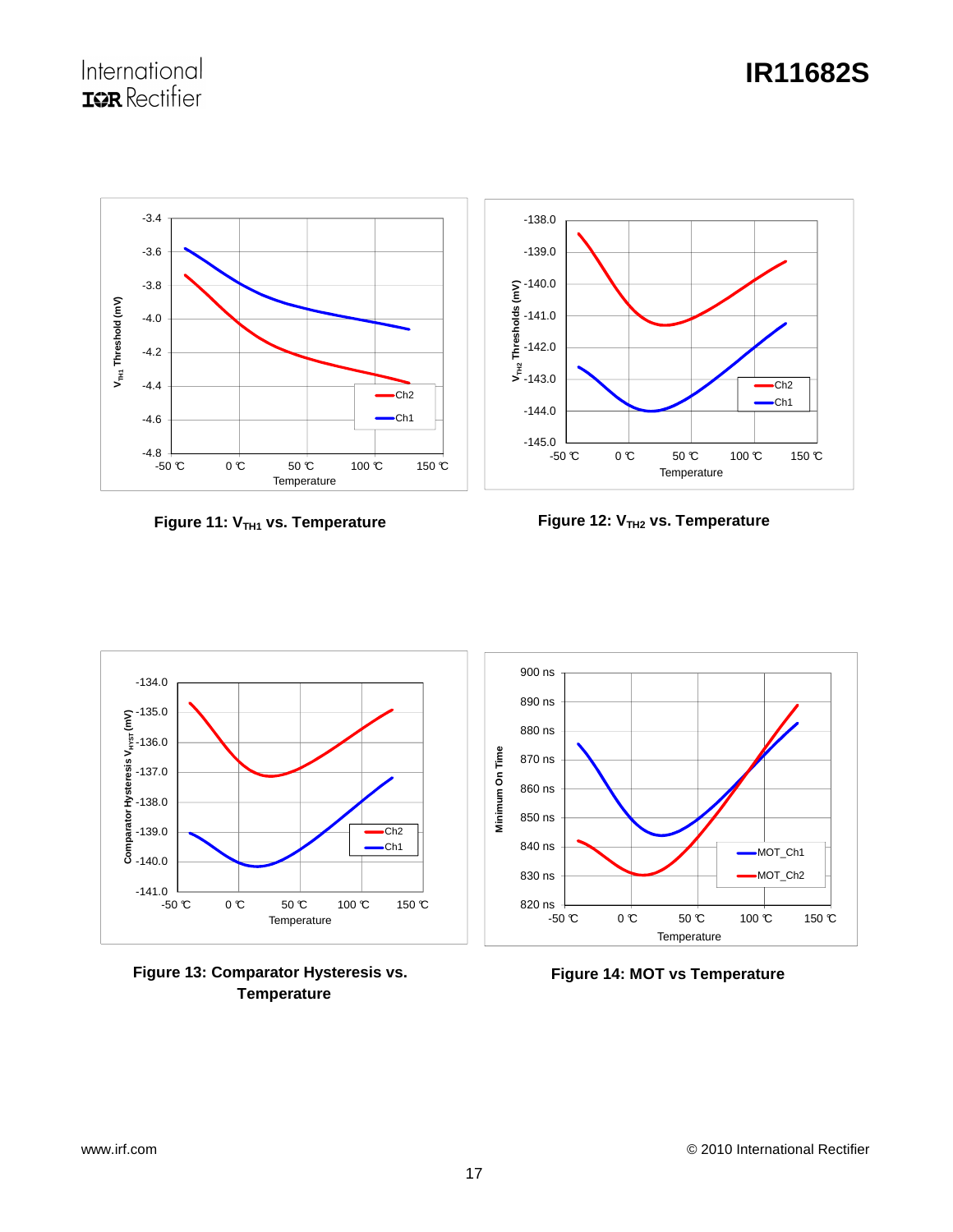

**Figure 15: Turn-on Propagation Delay vs. Temperature** 



**Figure 16: Turn-off Propagation Delay vs. Temperature** 



**Figure 17: Gate Clamping Voltage vs. Temperature** 



**Figure 18: Gate Output Tr and Tf time @ 1nF Load vs. Temperature**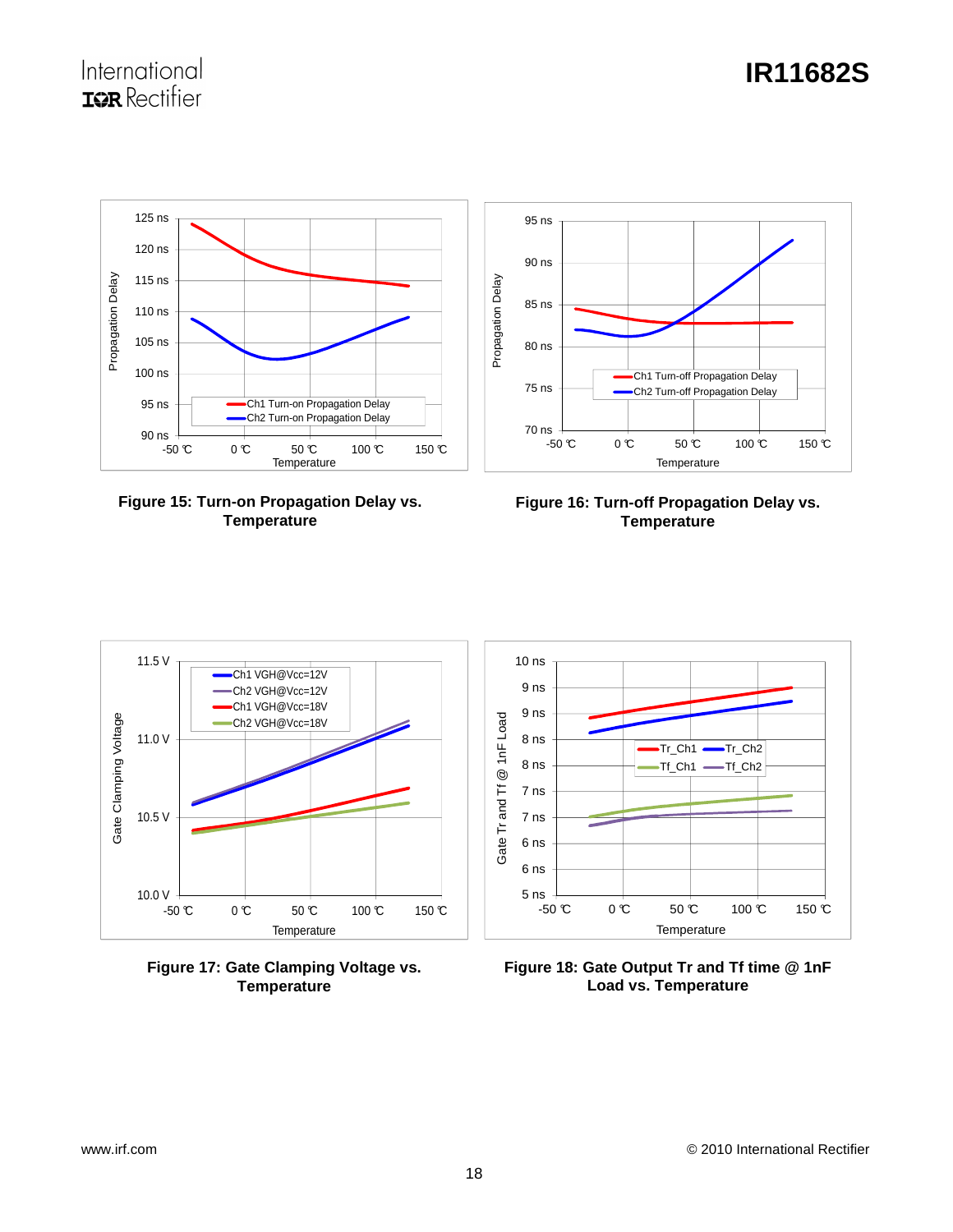## **Package Details: SOIC8N**

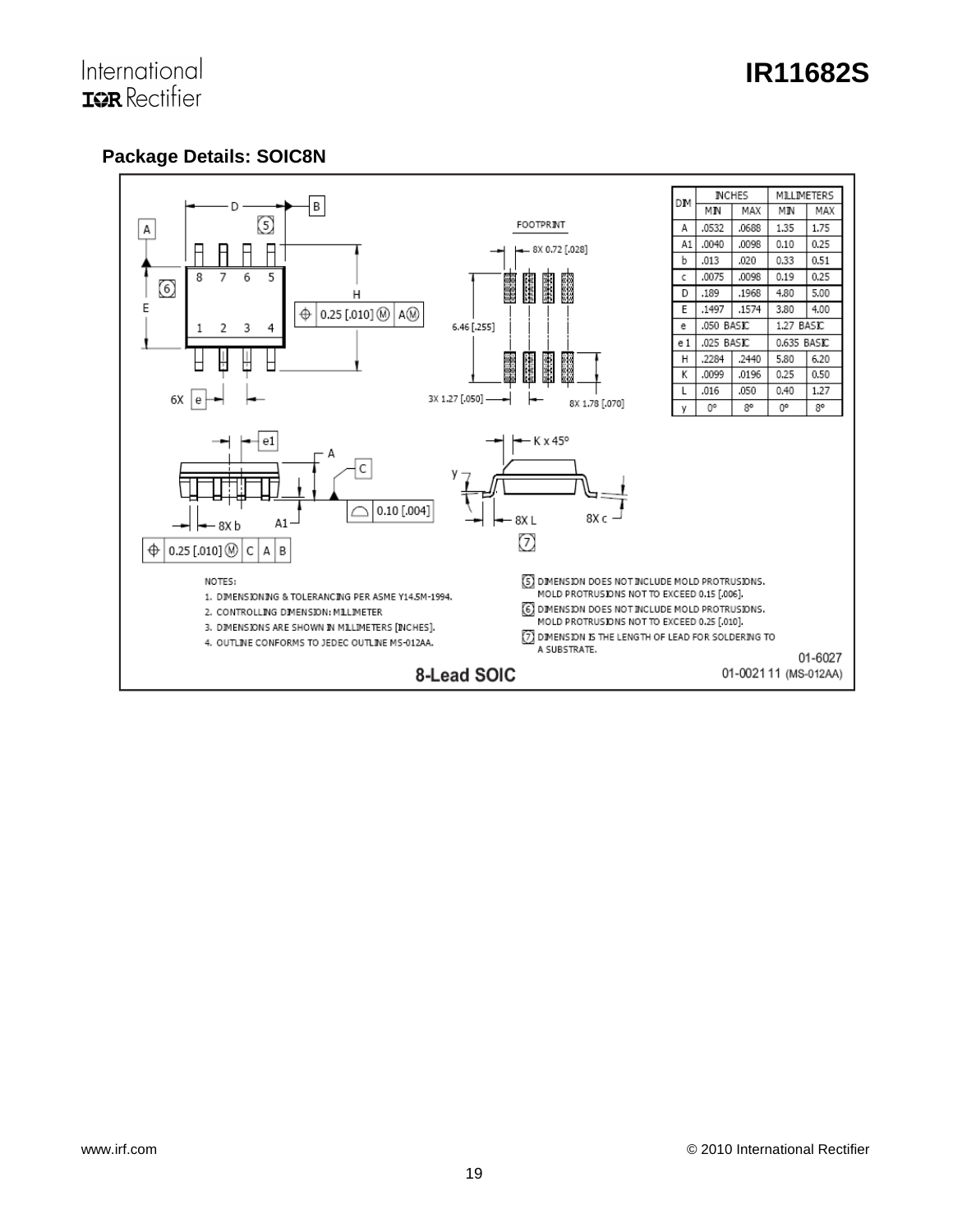## **Tape and Reel Details: SOIC8N**



CARRIER TAPE DIMENSION FOR 8SOICN

|      |       | Metric |       | Imperial |
|------|-------|--------|-------|----------|
| Code | Min   | Max    | Min   | Max      |
| A    | 7.90  | 8.10   | 0.311 | 0.318    |
| B    | 3.90  | 4.10   | 0.153 | 0.161    |
| C    | 11.70 | 12.30  | 0.46  | 0.484    |
| D    | 5.45  | 5.55   | 0.214 | 0.218    |
| E    | 6.30  | 6.50   | 0.248 | 0.255    |
| F    | 5.10  | 5.30   | 0.200 | 0.208    |
| G    | 1.50  | n/a    | 0.059 | n/a      |
| н    | 1.50  | 1.60   | 0.059 | 0.062    |



#### REEL DIMENSIONS FOR 8SOICN

|      | <b>Metric</b> |        | Imperial |        |
|------|---------------|--------|----------|--------|
| Code | Min           | Max    | Min      | Max    |
| ΙA   | 329.60        | 330.25 | 12.976   | 13.001 |
| B    | 20.95         | 21.45  | 0.824    | 0.844  |
| IС   | 12.80         | 13.20  | 0.503    | 0.519  |
| ID   | 1.95          | 2.45   | 0.767    | 0.096  |
| ΙE   | 98.00         | 102.00 | 3.858    | 4.015  |
| F    | n/a           | 18.40  | n/a      | 0.724  |
| lG   | 14.50         | 17.10  | 0.570    | 0.673  |
| Iн   | 12.40         | 14.40  | 0.488    | 0.566  |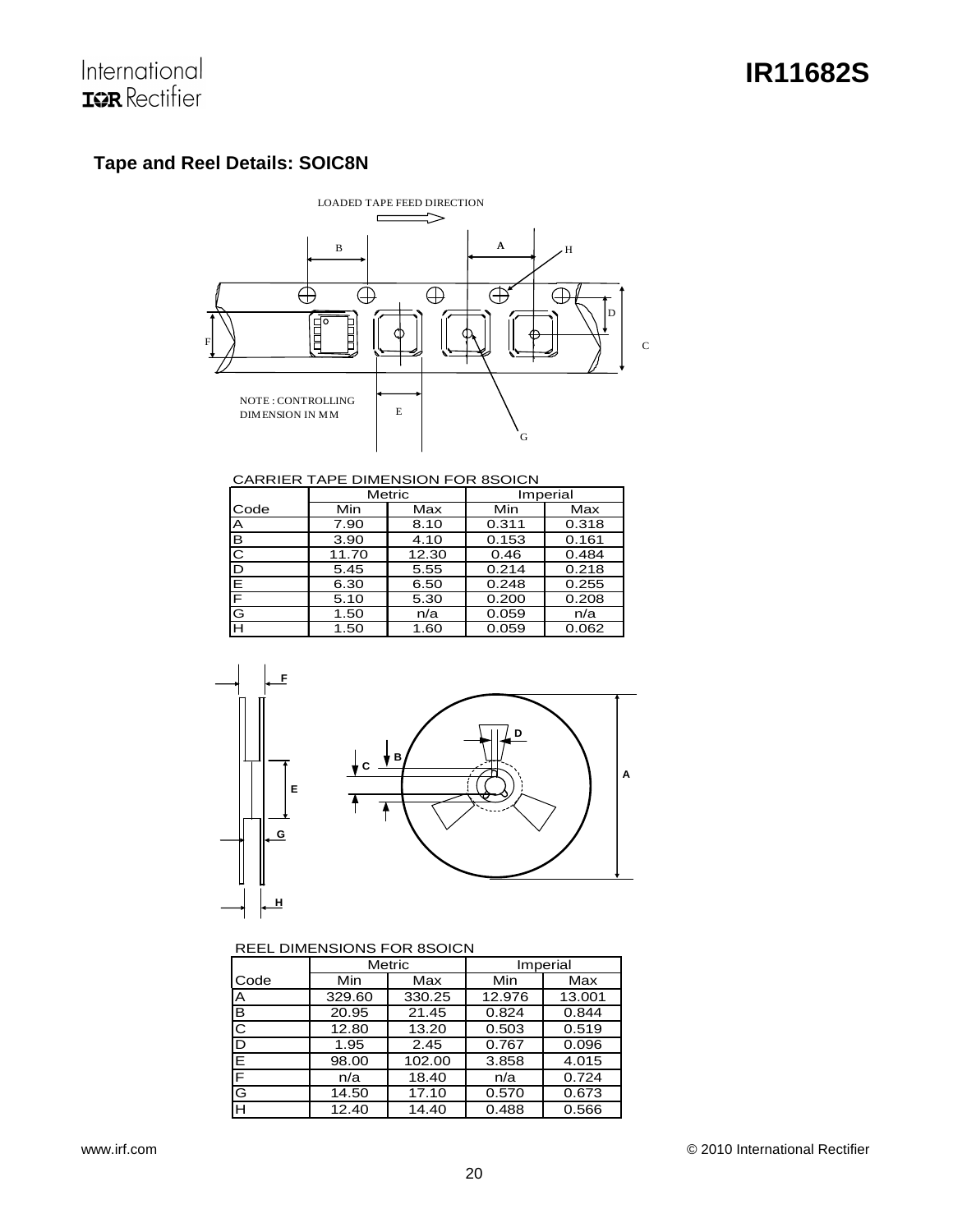

## **Part Marking Information**